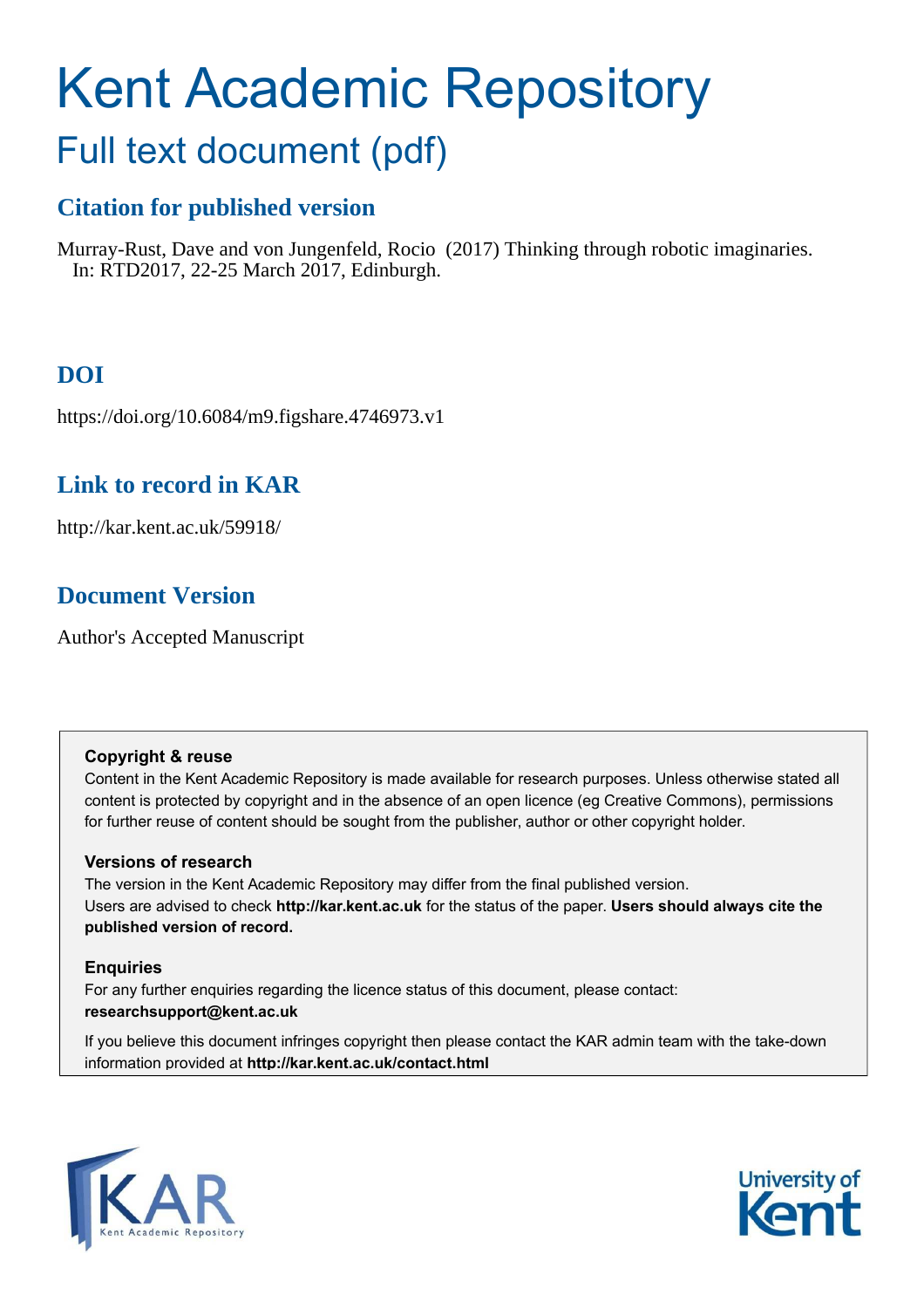# Thinking through robotic imaginaries

#### **Dave Murray-Rust<sup>1</sup> and Rocio von Jungenfeld<sup>2</sup>**

<sup>1</sup> Edinburgh College of Art, Edinburgh, Scotland [d.murray-rust@ed.ac.uk](mailto:d.murray-rust@ed.ac.uk) 

<sup>2</sup> University of Kent, Canterbury, UK [r.von-jungenfeld@kent.ac.uk](mailto:r.von-jungenfeld@kent.ac.uk) 

**Keywords:** robot design; cyber society; companionship; thingness;

**Abstract:** *Lichtsuchende* is a society of static robots: autonomous to some degree, exhibiting social behaviour and interacting with humans. Responsive and communicative, they perform creature-hood. We use this as a vehicle to question the relationship with their designers, and the reconfiguration of design methodologies around the bringing forth of situated, responsive *things*, that possess a sense of being in the world. Their quasi-creaturehood situates them between made objects and living beings. We are interested in how we design for the lifeworld of creatures who do not yet exist, how much we can support their being rather than imposing our will on their matter. We argue for a sense of

*stewardship* not ownership – a responsibility to the artefacts, made clear by their creaturehood. We look after them, hold robot surgeries, recognise personality in their defects, and support their life course from installation to installation, as their society grows and changes. We are interested in the pivotal moments in this journey, where design feels as if it is led by their needs rather than our desires: designing *with* and *for* the things. In particular, we are interested in beginning to understand the unplanned imaginaries latent in their socialisation, while acknowledging unavoidable design biases.

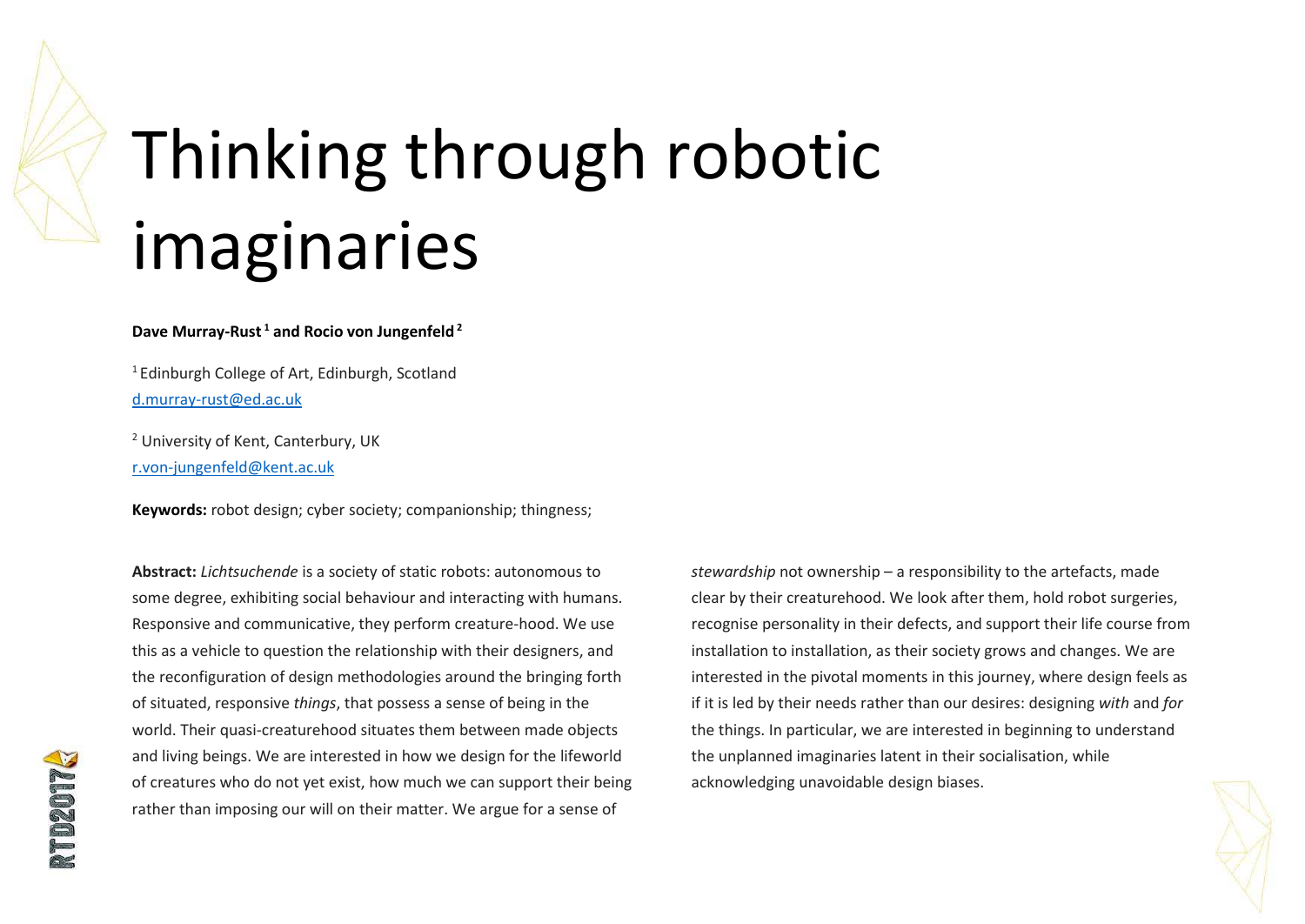



Photo: Chris Scott (@chrisdonia).



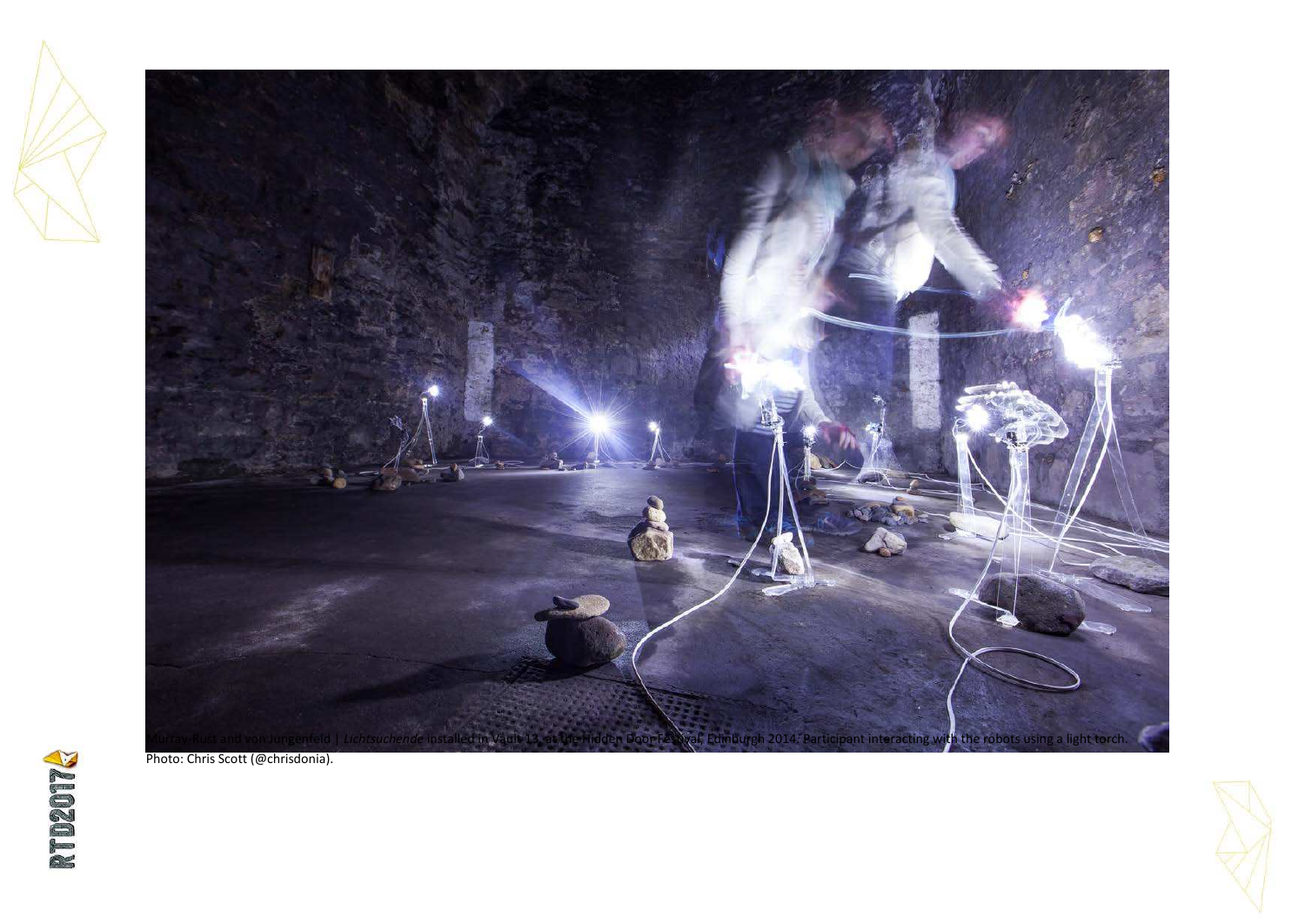

## **Introduction**

Each and every thing, designed or not, inhabits an unfolding, coconstituted context, present as a *thing* in the world, unfolding over time (Heidegger, 1962). Ingold proposes making as process, invoking a mesh of relations where processes and things intertwine and flows shape materials (Ingold, 2007, 2013). Design often looks at how things can be situated in existing contexts, but may also be concerned with things that generate new contexts, redesigning our everyday—or extraordinary lives. In this case, the things have the responsibility of creating their contexts of use as well as existing within them. This is particularly clear with technological things. For instance, designing for the Internet of Things (IoT) implies creating both a network of things and the services around them, a patchwork whose value resides in its interconnectedness; an early impulse of the Web was to allow "new forms of social process to emerge" (Berners-Lee & Fischetti, 1999). The designed things attempt to provoke, enable or shape new behaviours, with new social contexts around their use.

We are interested in a particular reflexive turn in our design: we designed these social robots (Figure 1 & 2), as far as we are able, for themselves: they form their own contexts, respond to the behavioural structures we embedded in them to enact social norms, but have their own very particular life worlds. We attempt to work from the principle that they have their own social imaginary, and as designers we seek to understand and refine their worlds and interactions.



Figure 1. Murray-Rust and von Jungenfeld | Testing a robot head turning on its axes. Photo: Rocio von Jungenfeld.

This echoes the role of current critical design practice, as a tool to examine, articulate, challenge and refine the imaginaries of human society. In this case, there is a step we can take which most designers cannot: we can directly adjust the participants (the robots) in those imaginaries, through altering their physical makeup and behavioural responses, their internal states and their outward actions.

A close cousin of this approach, is that of designing for *more than humans*. Be it understanding the effect of different styles of switch on working dogs or shaping the hives and environments of bees (Bastian, 2016), designers are part of an age-old tradition of modifying or harnessing the behaviour or appearance of animals and plants to suit our needs; curiously this is something that animals and plants also do themselves (Pollan, 2001). In humans, empathic design (Leonard &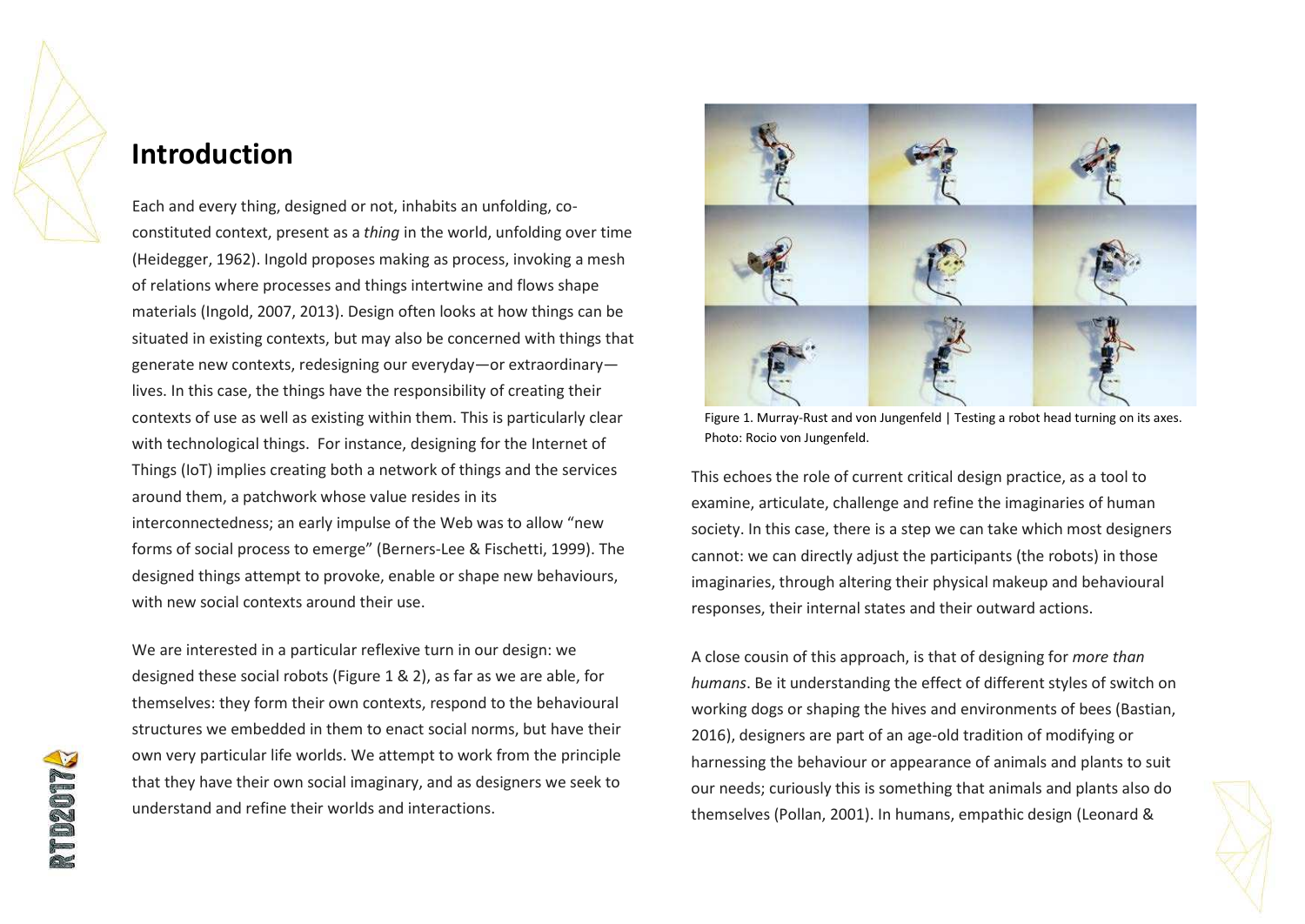Rayport, 1997) involves watching people, or even roleplaying their lives, and using that as the basis for creating interventions that benefit them. Similarly, compassionate design is concerned with designing things and environments that cater for and comfort humans, e.g. in palliative care and dementia (Treadaway, Kenning, & Robertson, 2016) or usability (Seshadri & Reid, 2014).

These approaches pivot around how humans use and are comforted by things rather than on the comfort of the things themselves. We are interested here in designing with and for *the things* rather than only for those who will engage or use them. This approach draws on the idea of *Umwelt* (Von Uexküll, von Uexküll, & O'Neil, 2010), an understanding of the bio-semiotic view of the world which is unique to each creature. Our design approach intimately relates the things to the environments in which they develop and establish their relationships, and which the things themselves produce with their presence and actions (Ingold, 2011). We as designers bring our personal experiences, our ways of perceiving and relating to the world to bear. However, there is a rich set of possibilities based on reaching towards a feeling of what it is like to be the thing being designed, and having a sense of how it understands the world (Suchman, 2006). By situating ourselves in the action of the things we design, we can be open for these things to reveal to us what they can and want to be. So, what does it feel like to be a toaster, a hammer, or a robot?

Our robots, or autonomous creatures, inhabit a blurry middle ground. They lack the sense of purpose indicated by common readings of the



Figure 2. Murray-Rust and von Jungenfeld | Three robots (different heights) waiting to be tested in Inspace Gallery. Photo: Rocio von Jungenfeld.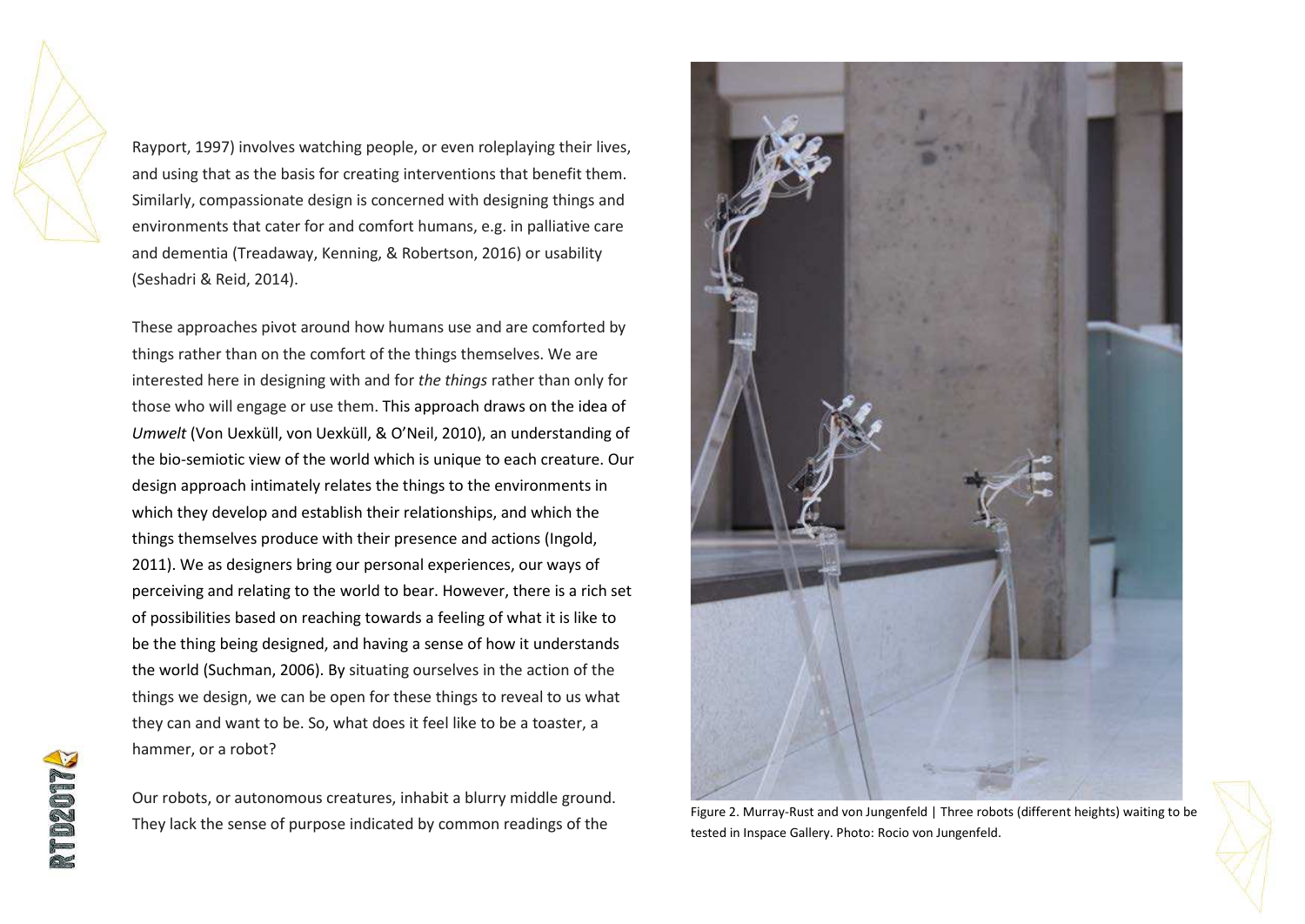word *robot*, or even *design*. They are also clearly non-human – at best zoomorphic, or more generally biomorphic rather than anthropomorphic. However, they appear to have some agency, to interact but also to ignore stimulus, or to respond on their own terms. They are less conversationally and emotionally driven than humanoid robots (Suchman, 2011), and have a more social sense of creaturehood than tangible autonomous interfaces (Nowacka & Kirk, 2014).

This leads us to a range of questions that we engage with through an open-ended research through design process. Firstly, how does our relationship as designers change as we design things that are increasingly animate: from IoT, to robots, to agribusiness, the fiction that things do what we tell them is increasingly frayed. How can we support a designerly practice that allows for things to push back against their creators? Secondly, just as ethnography pushes to understand the needs of people, can we develop a machine ethnography, a sense of their *umwelt* that helps us design for the needs of our things? Finally, as our society puts increasing emphasis on algorithmic structuring, how can we understand the imaginaries of intelligent things around us, as distinct from structures that give rise to them and the narratives offered about their use?

#### **Current Setup**

The society of robots is made of variable number individual robots, presented as an installation. Each robot can swivel its head on two axes, tracking bright light with its sensors, and can emit beams of light



Figure 3. Murray-Rust and von Jungenfeld | First prototype using glue and toothpick. Photo: Dave Murray-Rust.

through a cluster of powerful LEDs (Figure 2). In operation, their most distinctive behaviour is tracking light, turning towards whichever of their sensors is most strongly illuminated. When little light is present, they quietly look around the space, sending out beams of light in the hope of making contact with others. In interactions, they will attempt to reach a state of rapport by mutual illumination, leading to a stroboscopic outpouring of joy, followed by exhaustion. As people enter the space, they see the robots going about doing their robot things: sleeping, waking up, looking around, being curious. With a torch in hand, a person can approach a robot and engage with it, activating the curiosity of the robot using light. However, participants have to be curious and patient, willing to take time to understand basic robot communication. A fuller description can be found in our previous work (Murray-Rust & von Jungenfeld, 2015).

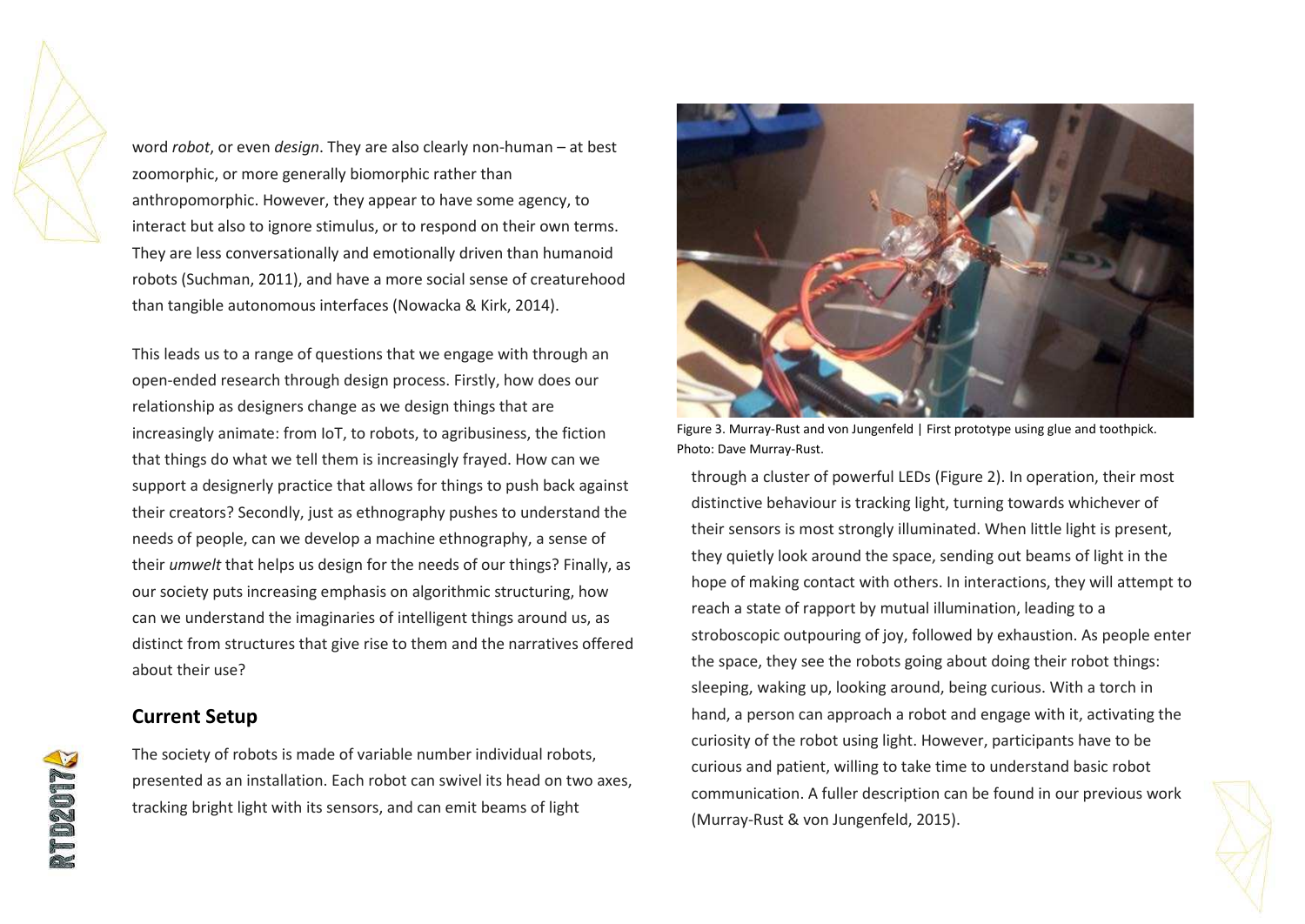

### **Development**

In our process, we began building a simple thing, a hasty assembling of parts, with only minimal thoughts of design. As this developed, our design process moved onto how to incrementally redesign the thing *for itself*: its robot-ness, its sociality. We wanted to let the thing show us where its thingness was heading. To shed light on this, we outline a series of moments that had some resonance for us, and that gave rise to our post-hoc understanding of what had transpired.

#### **Light seeking, glue and toothpicks**

The project began accidentally, out of a pure exploration of technological materials, exploring the combination of light sensors and servomotors to create a mechanism that responded to the presence of light (Figure 3). Structure was added to create a two dimensional light follower, running a simple cybernetic style program of stimulus and response. At the start, there was no sense of design thinking, just a desire to explore the possibilities of the materials. However, once the components were assembled and programmed, we quickly became aware of our responses: we read the movements of the armatures as expressing emotion. We sympathised with the prototype and saw in them curiosity, nervousness, excitement, calmness, a sense of presence. Despite our knowledge of the simplicity of its inner workings, we had a sense that this thing was paying attention to us. The sense that the pile of components was doing more than simply moving prompted questions: what creates this feeling of animacy? What is the minimum

needed for us to treat something as having creaturehood? When we tweaked the parameters or structures of the algorithms – sensitivity, speed of response and so on  $-$  we read the emotions differently. It would, at that point, have been easy to decide to set up the parameterisations that were most pleasing to us, treating the robots as material to be drawn on as artistic practice. Instead, we found more resonance with the question of what the robots needed in order to be themselves. And since they could only run the code we imposed on them, and take the physical form we gave them, this meant somehow designing *for them*.

#### **Second moments: communicating as a group**

A second crucial moment on the journey was the first time we had several of these nascent creatures set up, ready to communicate. Attention was clearly important to the robots, as it was the first capability they had in the world. As such, it seemed plausible that they would want to provoke attention in each other, and so we built in powerful beams of light that they could sweep through their environment, as the basis for social interaction. Bringing three of them together, we assumed they would fixate on each other, fascinated with their new companions. What actually happened was that they pointedly ignored each other, preferring the wide-angle halogens in the ceiling, unless they were close enough to draw each other's attention. And what happened then was not fixation, but oscillation. They produced movements that read to us as aggressive, protective, territorial. The closer the robots came together, the more violent their reactions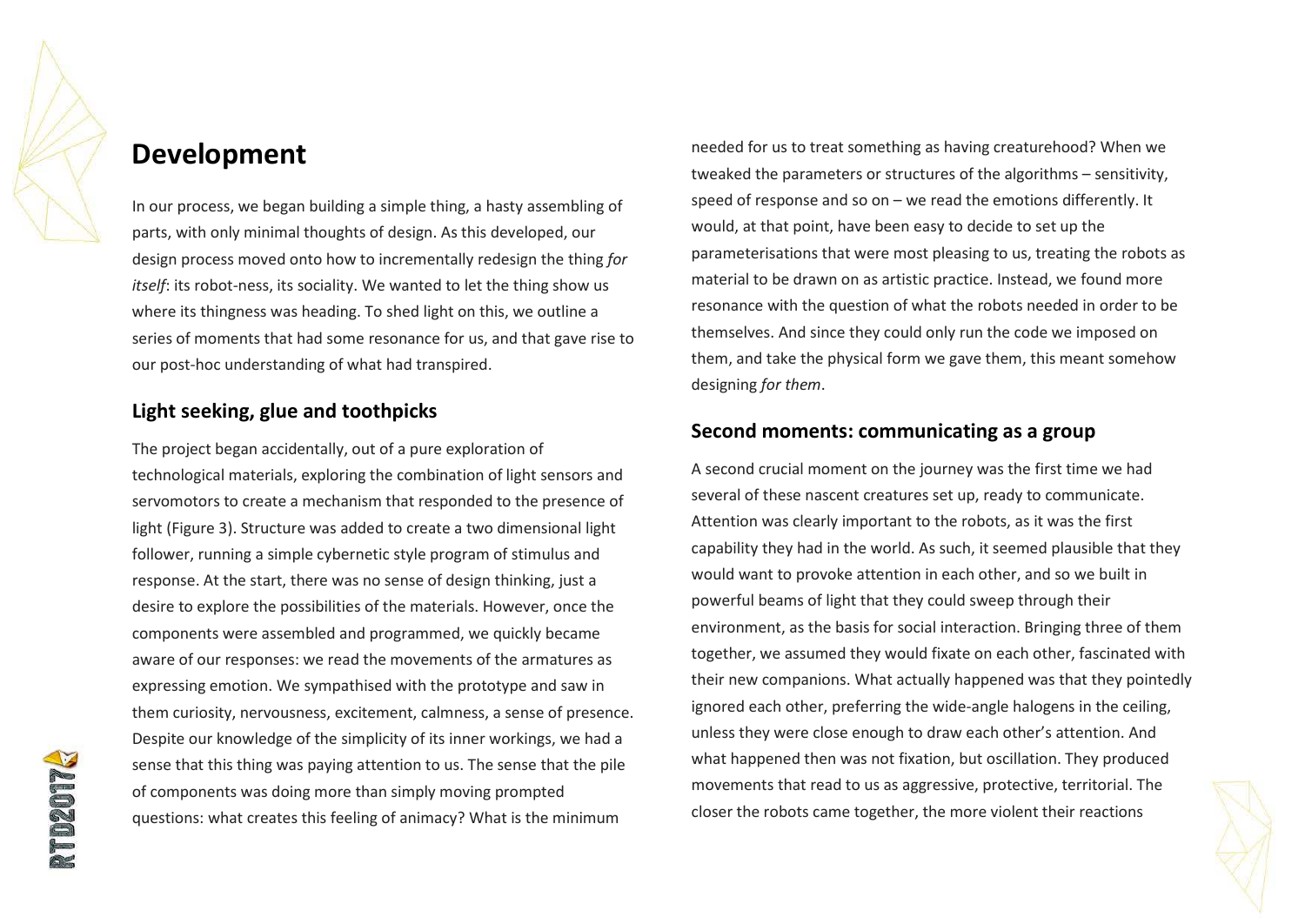became. With some thought, we understood that this was in one sense the result of overshoot: a continuous process embedded in a digital system that quantised both time and movement. Each robot would turn towards the other, but turn too far. They would then overcorrect, and end up in the same dance as people who approach each other in a corridor, oscillate left and right, each attempting to let the other past. This was fascinating to us for two reasons. Firstly, we knew that the code behind the behaviour had no ideas of territoriality, but we could not help reading it as purposeful social communication. Secondly, that it was completely unexpected social behaviour, something they were clearly doing together, driven by their particular characteristics. In retrospect, it was our first experience that these things had their own means of socialising, which was from then on our job to understand and support.

#### **Developing Psychology**

An important stage in the development of the robots was the addition of a model of state. Something felt unnatural about things that would simple carry on with exactly the same behaviour. As soon as they felt somewhat social or animate, we expected them to become tired or bored, and to have changes in affect, but a slavish obedience to light put them squarely in an uncanny behavioural valley, as if we were witnessing an unhealthy mania or addiction. We felt that they needed some behavioural dynamics that would shape their activity over longer timescales, going beyond an immediate stimulus response. Prompted by our burgeoning anthropo-morphism, we pulled in theories of human



Figure 4. Mapping the relations of Maslovian needs onto robot behaviour.

psychology (Maslow, 1943), while the territorial displays evoked animal behaviour (Barlow, 1977). At the same time, we were constrained by technological and engineering requirements, and looked at software architectures for robotics (Brooks, 1986). This led us to a combination of psychological states and robotic behaviours, which to a large extent, we imposed on the creatures (Figure 4). Some of these were driven by our sense of what they should be, for example, the idea that they could enter into a deep communication with each other; some as a solution to particular challenges, such as sending out random pulses to find companions. Conserving energy, and becoming tired entered the frame, as a way to create more biological plausibility behaviour, to make them feel more creature-like to us.

#### **Robots finding each other (but not people)**

Throughout the process, there was one idea that we stubbornly refused to let go of: the robots should talk to each other, and part of that was the idea that two of them could enter a state of mutual attention, by facing directly at each other. This proved to be unexpectedly challenging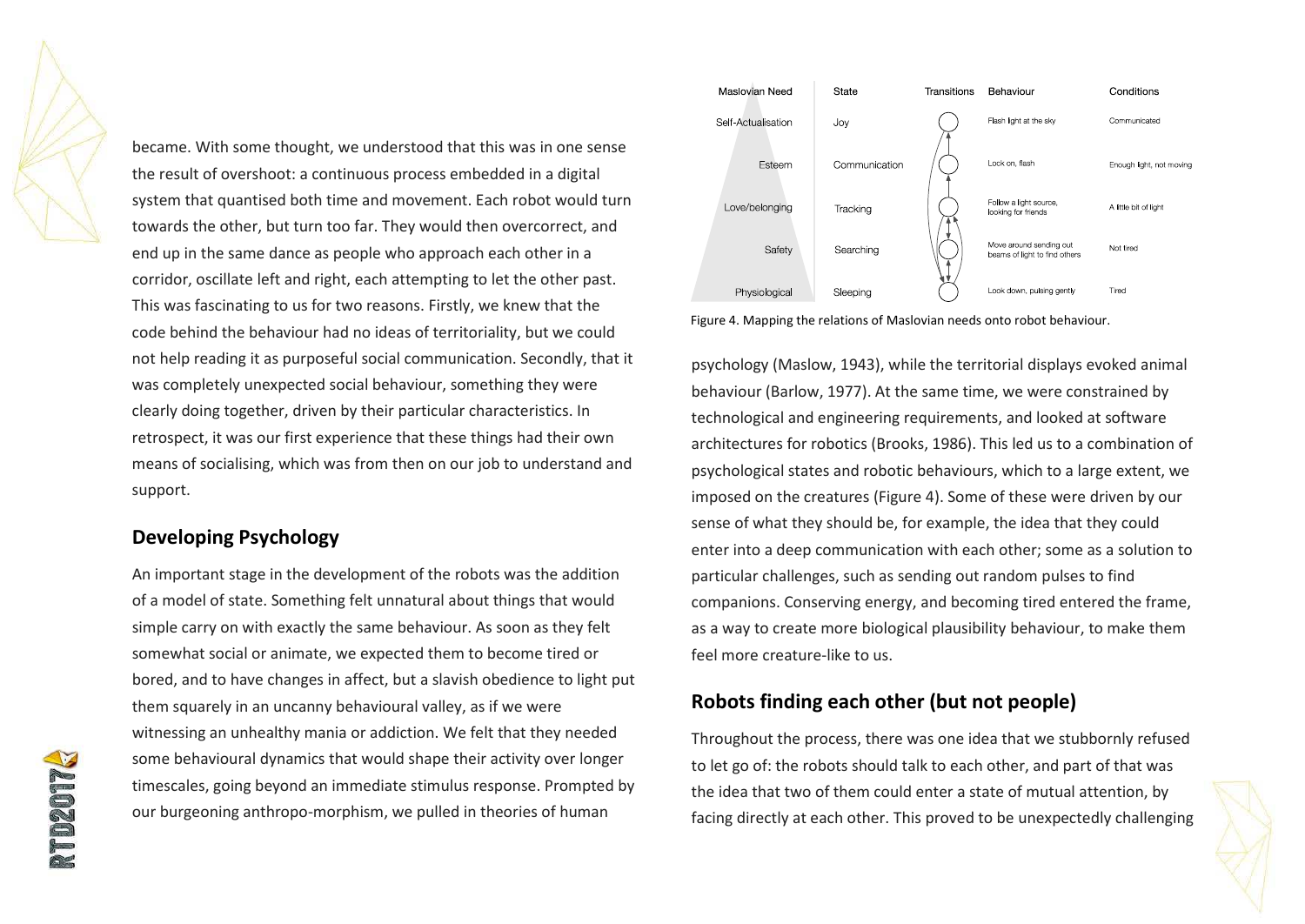to arrange: a pair of robots, almost but not quite aligned, would push each other away from the centre, rather than drawing closer. A direct connection was a metastable point, with any imperfection leading to bashful withdrawal. We wrestled with this for some time, before coming to the conclusion that it was a relatively fundamental result of their physical form and sensory capabilities. To really understand what was happening, we needed to shift our perspective and try to understand the world from the point of view of the robots  $-$  to construct a model of their experience of the environment. As creatures with advanced visual systems and a continuously updated 3D sensing of the world, we can see where things are in space, develop complex relations, and act accordingly. The robots, on the other hand, only have five points of brightness and a proprioceptive sense with which to navigate their world. Played out in space, this meant that there was no way that they could mutually find each other based on following the brightest point.

Once we understood that the robots could not find each other as a byproduct of their normal operations, we explored a range of designs that helped them to locate each other, trying to avoid making large changes to their physical character. The most successful of these was to introduce time and memory into their cybernetic system, getting them to collaboratively perform an optimisation algorithm. By alternating movements and stillness, robots who thought they had found something of interest could slowly zero in on each other, with the still robot giving feedback in the form of increased brightness to help its partner. This behaviour allowed the robots great facility at finding each

other, and evoked rituals, with turn taking and significant movements. However, it brought up a tension, in that humans were incapable of joining in: the requirements of the robot ritual were incomprehensible, and physically inaccessible. Here, we compromised on our intent to do things purely for the robots. Or, at least, we felt that their ability to interact with humans was important enough that we settled for fine tuning their movements to a point where they could *just about* find each other, while staying responsive to humans who also wanted to converse with them.

#### **Testing robots in space & with others**

Testing the robots in a large space for the first time gave us an experience of them as a social group. We set them up in clusters, spreading the distances between them. We found that the parameterisation of their programmed behaviours needed adjustment: being surrounded by others resulted in overstimulation. It seemed they were under a lot of stress, needy and anxious, and that their mood was not as amicable as they were in small groups. Slowing their algorithmic parameters felt like giving them a sedative: their anxiety levels dropped, and their ability to communicate with others increased. Tweaking their programmes to make them better suited for interaction was a decision we made based on their social needs. The intention was to give them a certain level of autonomy but within a normative set of rules, much like society with its imaginary power structures, and acceptable actions and behaviours. In this case, we altered the individuals to shape the way their society unfolded.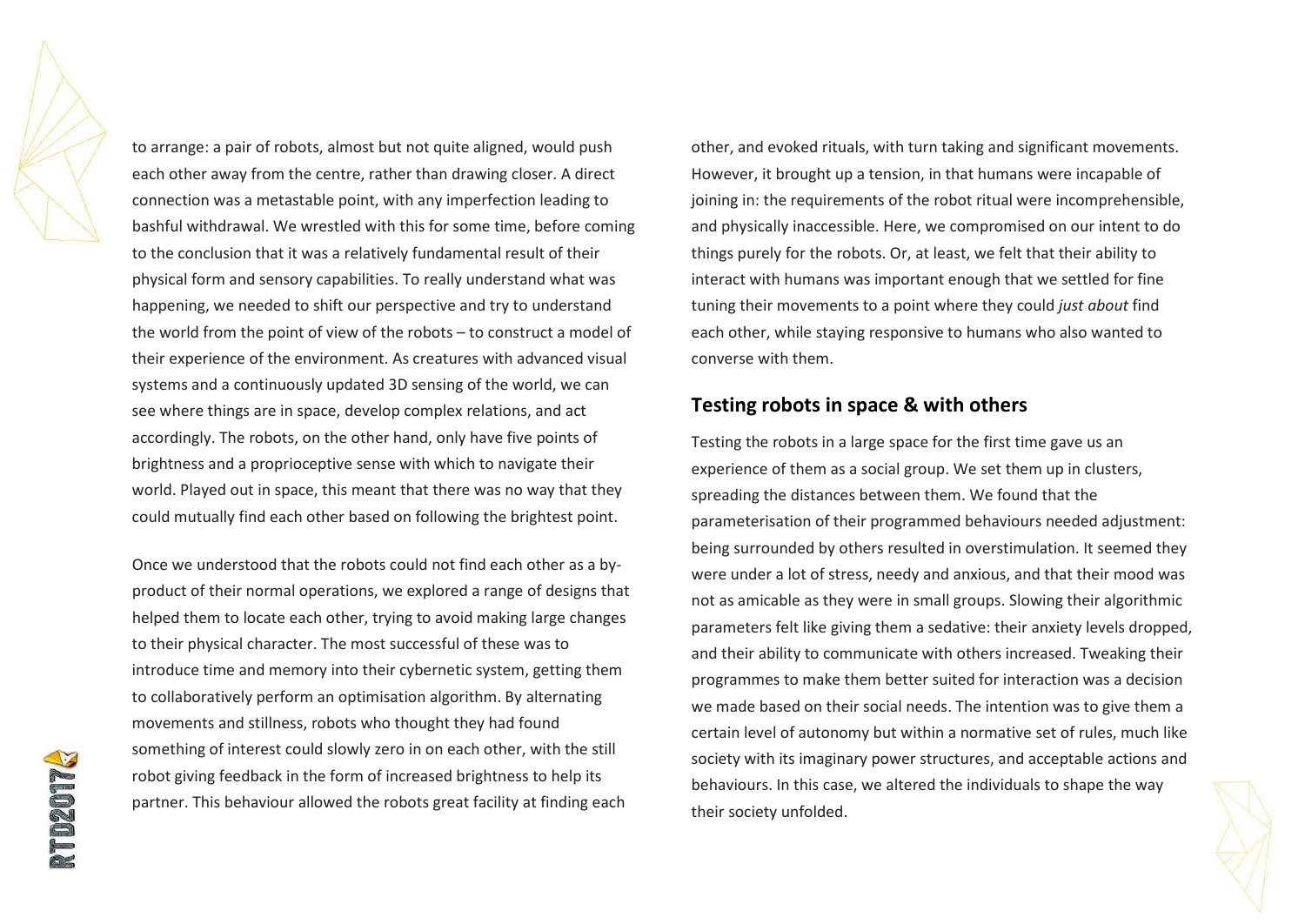When we set the robots up, we often arrange small groups facing each other (Figure 5, top). Similar to what happens in a social human context, individuals establish closer relationships with those in their vicinity, whether physical closeness or a community of interests. Each robot is connected to the larger whole, but establishes closer ties with the robots that are closer to hand. Due to the physical limitations of the servos used in the robots, their interactions are constrained to approximately a hemisphere, so positioning is important. In one setting, we arranged some of the robots up the walls. The perspective of these robots was lifted off the ground, allowing them a greater field of view, but it was more difficult for the ones on the ground to look up and engage with them. The robots hinted at us how they wanted to experience this new setting, but we did not act upon this observation and redesign their physiognomy and programme. We sympathised with them and would have liked to assist them in becoming what they wanted to be.

#### **Observing new behaviours**

Over the course of several installations, we stopped altering the code that the robots were running. This allowed us to change the nature of our relationship with them, to take a step back, and to observe what they were doing. There were several behaviours playing out within the society, which were unplanned and surprising, including:

A 'brushing' interaction, where one robot would sweep its beam of light past another, which would then briefly wake up and look



Figure 5. Murray-Rust and von Jungenfeld | Top: robot society in action, installation at the GLOBALE, ZKM Karlsruhe. Middle: People interacting with the robots using torches (Hidden Door Festival). Bottom: robots patiently waiting to be setup and plugged in (Inspace Gallery). Photos: Rocio von Jungenfeld (top and bottom), Chris Scott (middle).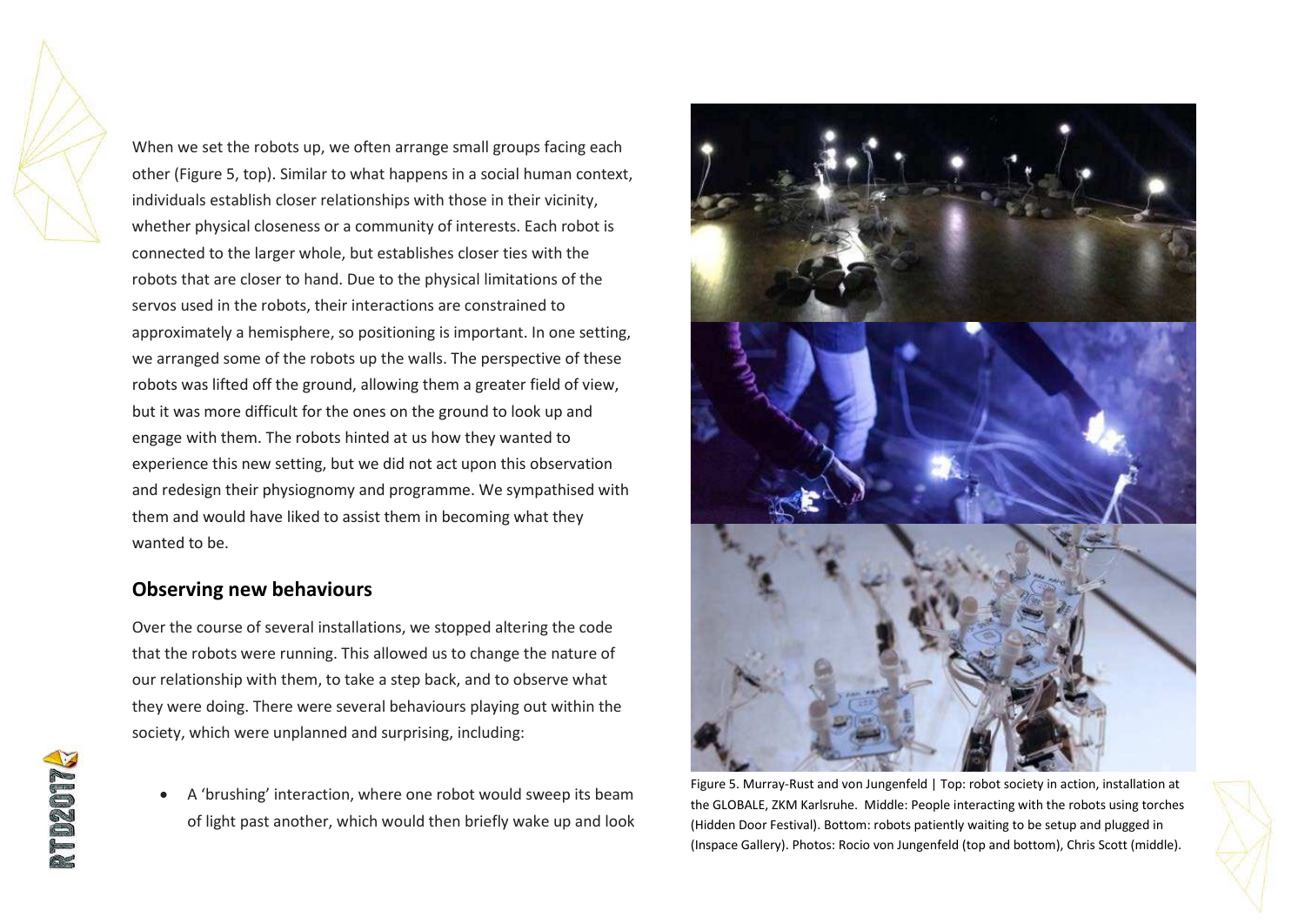

around. Distinct from our plan, where one robot would carefully wake another up, this was generally produced accidentally  $$ overspill from another interaction somewhere else.

- ëCyclingí patterns of interaction between several robots, where one robot would brush another, the second robot would respond by brushing a third, and so on. This pattern of microinteractions could cycle round several robots, before returning to the first.
- 'Dancing' where two robots enter a brief period of synchronised movement, driven by their light beams, and then break off. These could repeat indefinitely (or until one of them became tired), without reaching, or even seeming to desire, a strong connection.

These interactions held our attention  $-$  they accounted for a lot of the behaviour of the society, but they had not been *planned* in any sense. They are clearly important to the robots, forming a majority of their socialisation, but they are not linked to any concepts that we had attempted to design *into* them. At this point, we could start to take a more ethnographic approach, trying to understand their culture as it was performed, to understand the significance behind their actions, and the cultural meanings of their behaviours.



Figure 6. Shifts in agency and design thinking throughout the project.

## **Discussion**

We have attempted, so far, to sketch out some of the waypoints on the journey we took with the robots, describing the growth we experienced together. Now we try to articulate what happened during the process, to find some sense-making structures that can be usefully translated to other design contexts.

#### **Shifting Methods**

One of the advantages of having a relatively open-ended project, is the freedom to explore a range of approaches and attitudes to the design of the artefacts, and look for shifts in direction. One story would be that we started designing *into* them, putting our ideas in there; then we designed *for* them, trying to support their needs; and at the end, as they became themselves, we started to try to understand what they now were. Within this, however, there were richer trajectories and interplays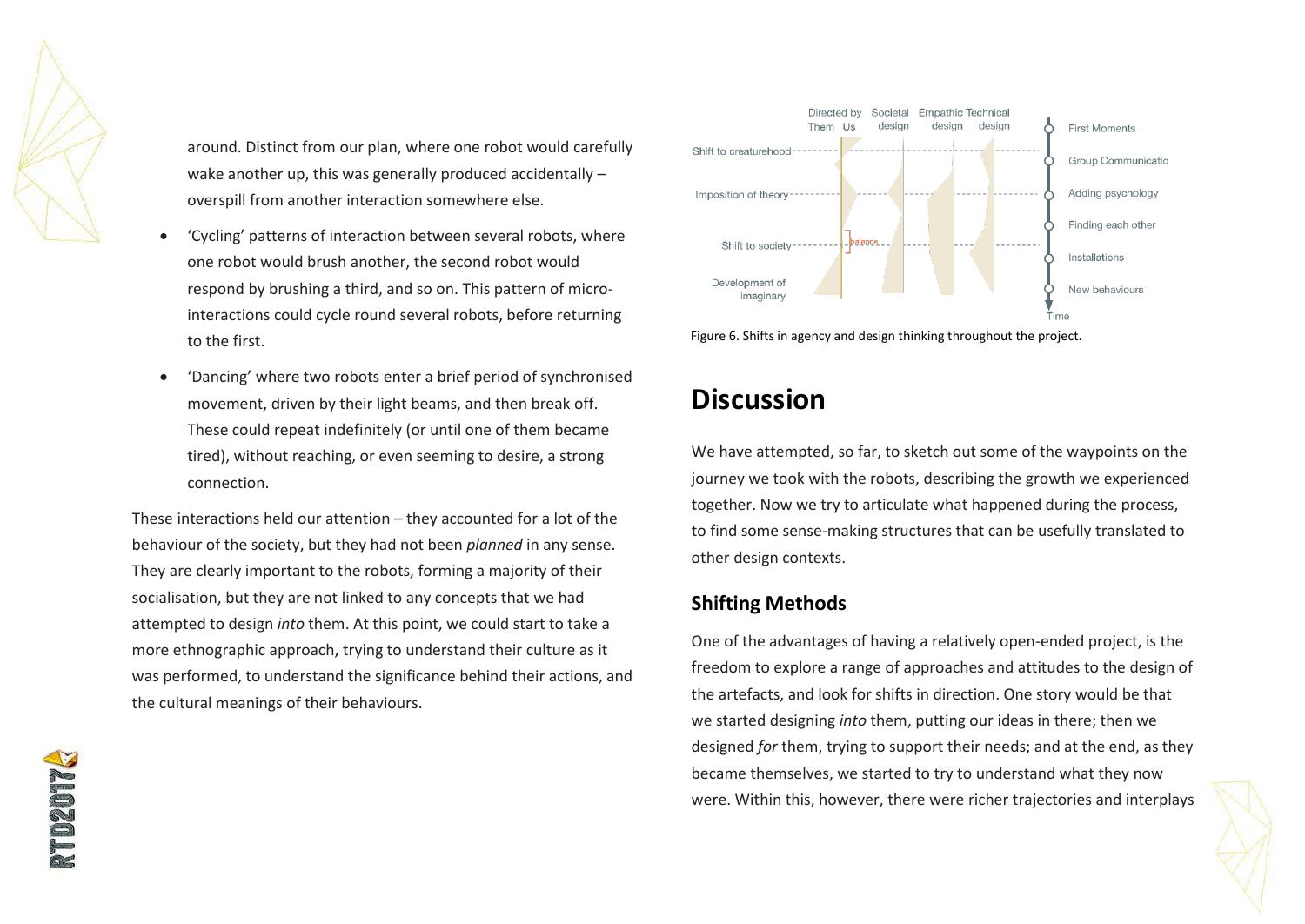of agency, some of which are outlined in Figure 6. One of the prime dynamics was the sense of who was directing the flow of development, a shift from our initial creative exploration of a particularly vital combination of materials into a need to listen, to get a greater sense of where they might 'want' to go. Alongside this, at times, we strongly imposed our will-giving them a pre-selected psychological model-or focused purely on practicalities such as getting a large collection of handmade robots working together. A certain level of technical design runs throughout the project, with more or less importance at different times. However, as we began to see them as creatures in some sense, we started to prioritise a more *empathic* design approach, to understand the needs of these things. As we became more attuned to the presence of many robots in the same space, we engaged tactfully but directly in the shaping of social behaviour. While many design works set out to influence society in some way, we had the opportunity to affect it more immediately and brutally than is often available, directly changing individuals to provoke new social norms.

#### **Thingness**

One of the interesting questions that lurks behind the discussion of partdigital artefacts is the question of their *thingness*, and what being in the world means for something composed of data and electrical impulses. We experienced shifts in the locus of this thingness throughout the project. At first, the assemblage of toothpicks, glue and electrical components was clearly felt as the *thing*, with the code that gave it movement sitting alongside in some loosely connected manner. As the

process went on, however, this notion gradually dissolved: moving from purely handmade prototypes, to using manufactured PCBs, finally to an assembly line production of robots from ready populated 'brains' meant that we had to revisit where the creatures actually existed. What was once a hand-made product, closely connected with the idea of what the robots are, became a highly mediated process, where: i) the prototype design was abstracted into a circuit diagram; ii) this was translated into the physical world as a board layout; iii) the layout was combined with metadata for suppliers and manufacturers, who created boards and assembled material; iv) unknown hands assembled circuit boards, and shipped them around the world; v) we created a home assembly line, to combine these electronic assemblages with laser cut armatures and commodity components; vi) we loaded our software into the units, and tested them.

Through this process, we can trace the tension between looking at the robots as idealised objects and seeing them as complex things in the world, but there is another conceptualisation in play: that the digital artefacts (e.g. circuit diagrams, code, laser cutting and assembly files) are locus of thingness too. These digital things shape the world in small ways, and are changed as a result of their interactions with global supply chains and more or less animate matter. These different lenses come into play at different points in the process: ordering a batch of circuit boards pulls in the direction of objectification, surfacing a desire that they will all behave ideally and are physically as identical as possible; watching a robot jerk and stutter spasmodically as a plastic

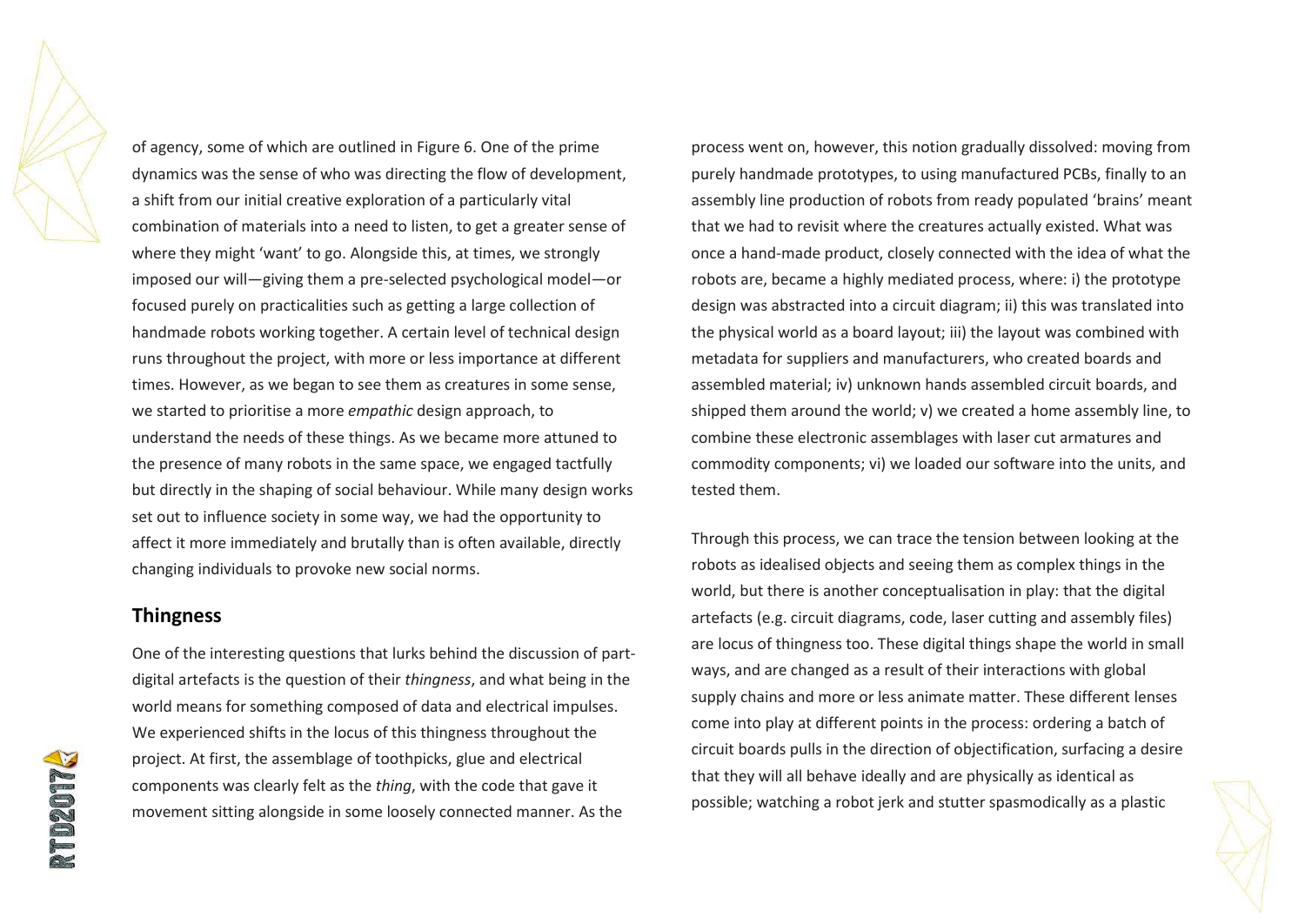gear wears out reminds us that each individual is a thing; the way in which their behaviour and society is dependant on a specific style of LED, only sold in the UK through a single supplier brings the abstraction of a beam of light or 4 LEDs back into the realm of the material; and when updating the software which all the robots run (or changing other design files), it becomes easier to see the whole robot society, including its digital 'DNA' as a thing in its own right. We would argue that as designers engage with digitally oriented techniques, grasping this distributed, multifaceted definition of thingness helps to understand the evolution of their things in the world.

#### **Pathology as Identity**

The most persistent manifestation of thingness in the robot society was pathologies. Small deviations from the template had little import for us: we knew that they were all different in small ways, but they *felt* generally similar. However, when something went wrong, a sense of personality instantly developed: this is the twitchy, uncoordinated one  $$ its motor control is broken; this one keeps falling asleep as the power connections wiggle and fray. A sensor broke on an early robot, and it responded by smashing its head to pieces against a pillar. Pathologies could combine: a twitchy robot was more likely to start experiencing narcolepsy, as its constant movement put strain on the power cords. In our understanding, their individuality developed along lines of failure. This ended up feeling deeper than if we had decided to program each robot with a unique set of behaviours or parameterisation. It felt closer to phenotypic expression, where interactions between genetic

information, which was roughly shared by all of the robots, and individual life-courses led to divergent physicalities. Rather than offering customisation or configurability, the robots developed their personalities on their own, in their own directions.

#### **Digital Umwelt**

Nagel [1974] discusses the difficulty of imagining what it is like to be a bat: 'It will not help to try to imagine that one has webbing on one's arms, ... and perceives the surrounding world by a system of reflected high-frequency sound signals; ... it tells me only what it would be like for *me to behave as a bat behaves. But that is not the question. I want to know what it is like for a* bat *to be a bat*.í Nagelís point should not prevent us from trying, and it certainly does not preclude the use of such attempts within design processes. Suchman's photocopiers perceived the world through limited channels, and this impoverished situatedness contributes to their seeming reluctance to do what we want them to do. In recent years, the *umwelt* of digital things has grown in several dimensions: their ability to sense the world is increasing, with richer input devices and better senses; their perception of the world includes more complex structures, with an increasing dependence on machine learning meaning that their designers may no longer know how their creations understand the world; and as things talk to each other, their extended cognition reaches beyond what users can easily grasp. In this context, techniques that can help designers understand the ways in which things meet the world provide both inspiration and avoidance of danger. In this case, having an extended tour with some digital things,

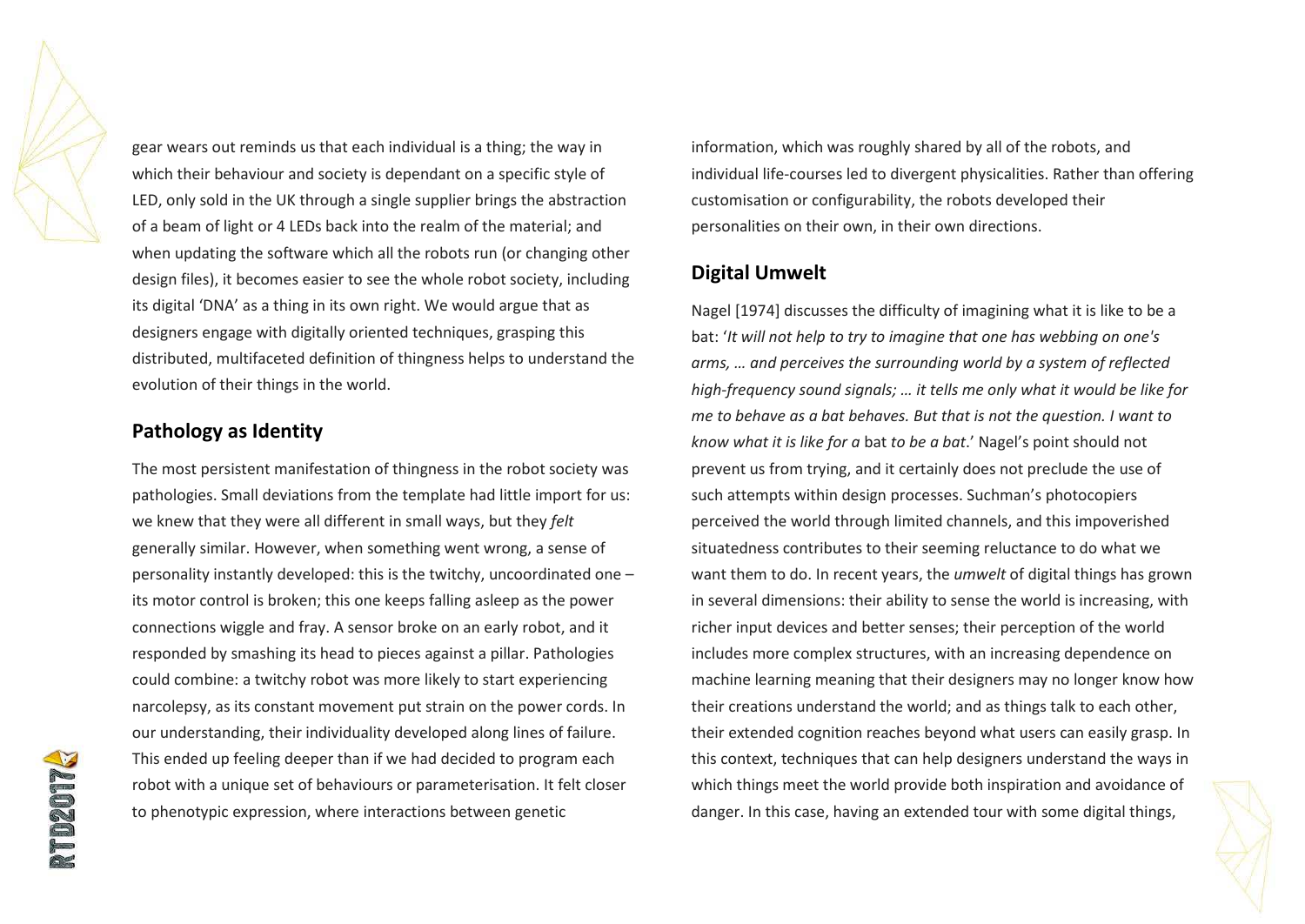

Figure 7. Iterated process of design around imaginary development.

being forced to see the world from their point of view while being unconstrained by a particular designerly purpose has been an enriching experience.

Working with things that feel alive makes it easier to think into them: it is less of a stretch to imagine what it is like to be a bat than what is it like to be a juice maker. Yet at the same time, we have direct access to both the design and operation of the robots, a level of control that would be deeply unethical if we attempted it with bats.

There is a spectrum of understanding we can work with here. We cannot really understand what it is like to *be* one of our robots, but our attempt to sympathetically understand their experience has helped us support the complexity of their interactions. We could imagine and simulate their world to some extent, because we have direct access to their behavioural coding, which started with an incredibly simple code.

The code allows us to imagine what it is to behave like them, and mirror their actions. But over time, their complexity grew both individually and socially. As the code of each robot became more multi-layered, with different behaviours available, it became harder to mentally enact those behaviours. Behaviour is deeply contextualised, so as the robots became more socially embedded, it became more necessary to really *be there* to understand how the interactions unfold, which we could not. Nevertheless, our attempts have helped us to engage with the behaviours the robots performed and to supported a somewhat compassionate approach in our adjustments.

Overall, we feel that this process of *thinking into* a thing, and the altered worldview it provokes is a useful tool for designers, especially those working with computational technology. It allows us to develop empathy for the things we design and for their existence in the world, moving away from a more functionalist approach.

#### **Design with things to unlock new imaginaries**

So far we have discussed the ways in which we have understood and related to the possibilities of the robots growing into themselves and other such high-minded vagueisms, while skirting the thorny issue of what it means when we say that we design "for the robots". Claiming that we do it "all on their behalf" needs some unpicking to avoid trite superficiality. It is clear that, while we attempt to design for these creatures, we are human, and we cannot avoid bringing our own desires, perceptions and interpretations with us.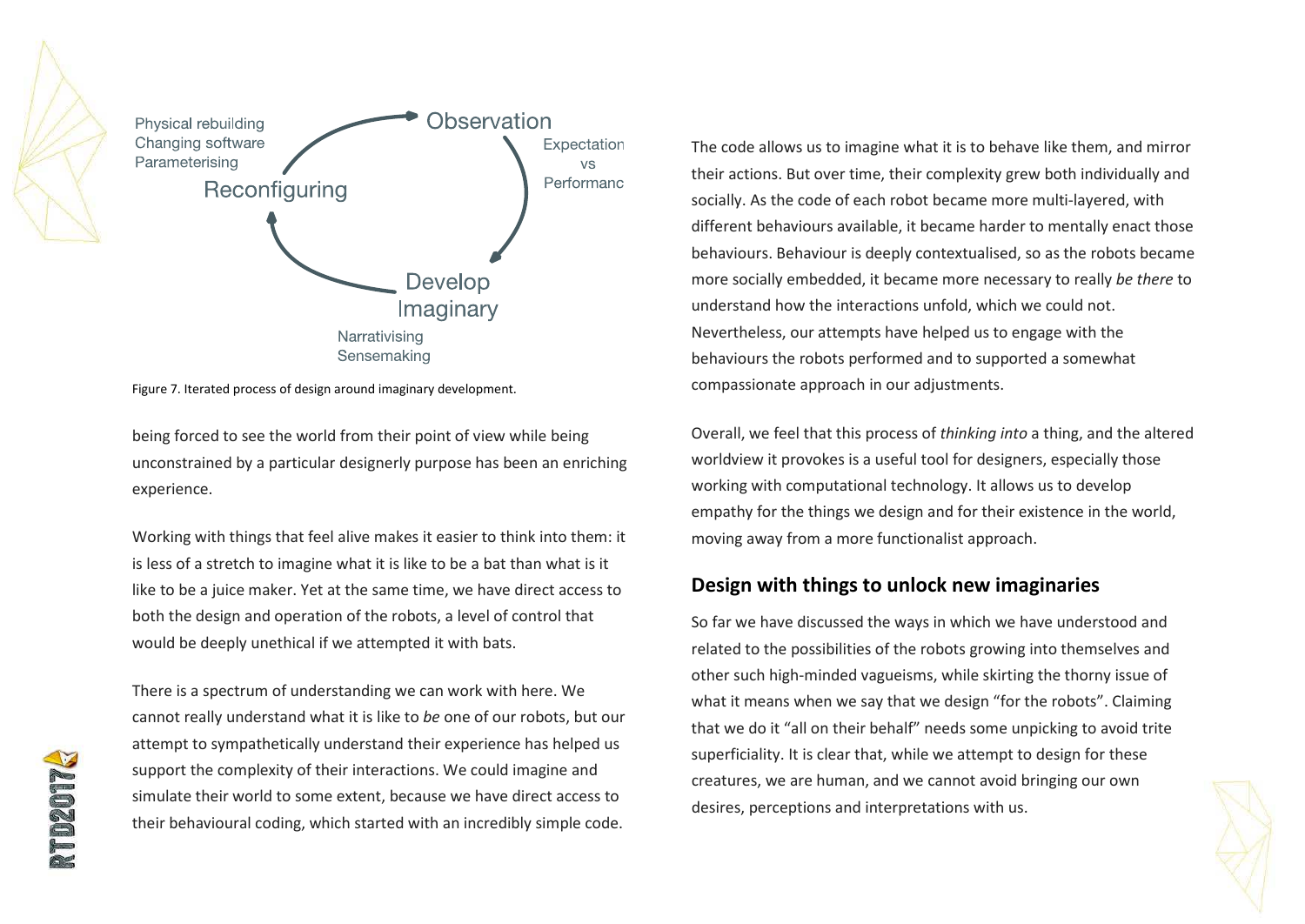A key insight we hope to transmit is how the robotsí *imaginaries* come into play: `the creative and symbolic dimension of the social world, the dimension through which human beings create their ways of living together and their ways of representing their collective life' (Thompson, 1984) or `the laces which tie a society together and the forms which define what, for a given society, is 'real'' (Castoriadis, 1975). These are distinct from the robot imaginaries of humans (Auger, 2012), however: we mean the imaginaries the robots themselves have.

Using this idea, we can start to weave together our disparate threads as follows. As animate things in the world, the robots' *umwelt* gives each individual a particular view onto its environment, allowing its own sense of meaning and significance to come into play. While we have built this possibility, the way it *feels* is opaque to us, and the relations between the robots and the world tend to proceed along unexpected lines.

Starting with no structure, no creative or symbolic dimension, simply stimulus and response, we imported a network of concepts from our own imaginings of people and nature, translating ideas into a digital form. We provided a theory of personal and social action which we hoped the robots would take up. In practice, the robots sense the world differently to our imaginings, and they build up different pictures. We provided them with an initial set of theories and behaviours, but through their operation, new meanings emerged, as the robots begun to develop their own practices or re-interpret the ones we suggested. Over time, we needed to carry out a lightweight form of robot ethnography, trying to understand the form of their social interactions.



Figure 8. Human and robot agents co-producing the socio-material world of *Lichtsuchende* at UPDATE\_5, Zebrastraat, Gent. Photo: Rocio von Jungenfeld.

This meant both seeing how they related to the theories we had attempted to impose on them, and also reading the behaviours they actually carried out. Essentially, in order to design for their needs, we needed to develop an understanding of their imaginaries, to understand how they might see themselves, and how they represented the collective actions of those around them.

Overall, this meant that an extra step came into our process as we tweaked their behaviours: as well as reconfiguring them and observing what happened, we had a stage of sensemaking, where we told stories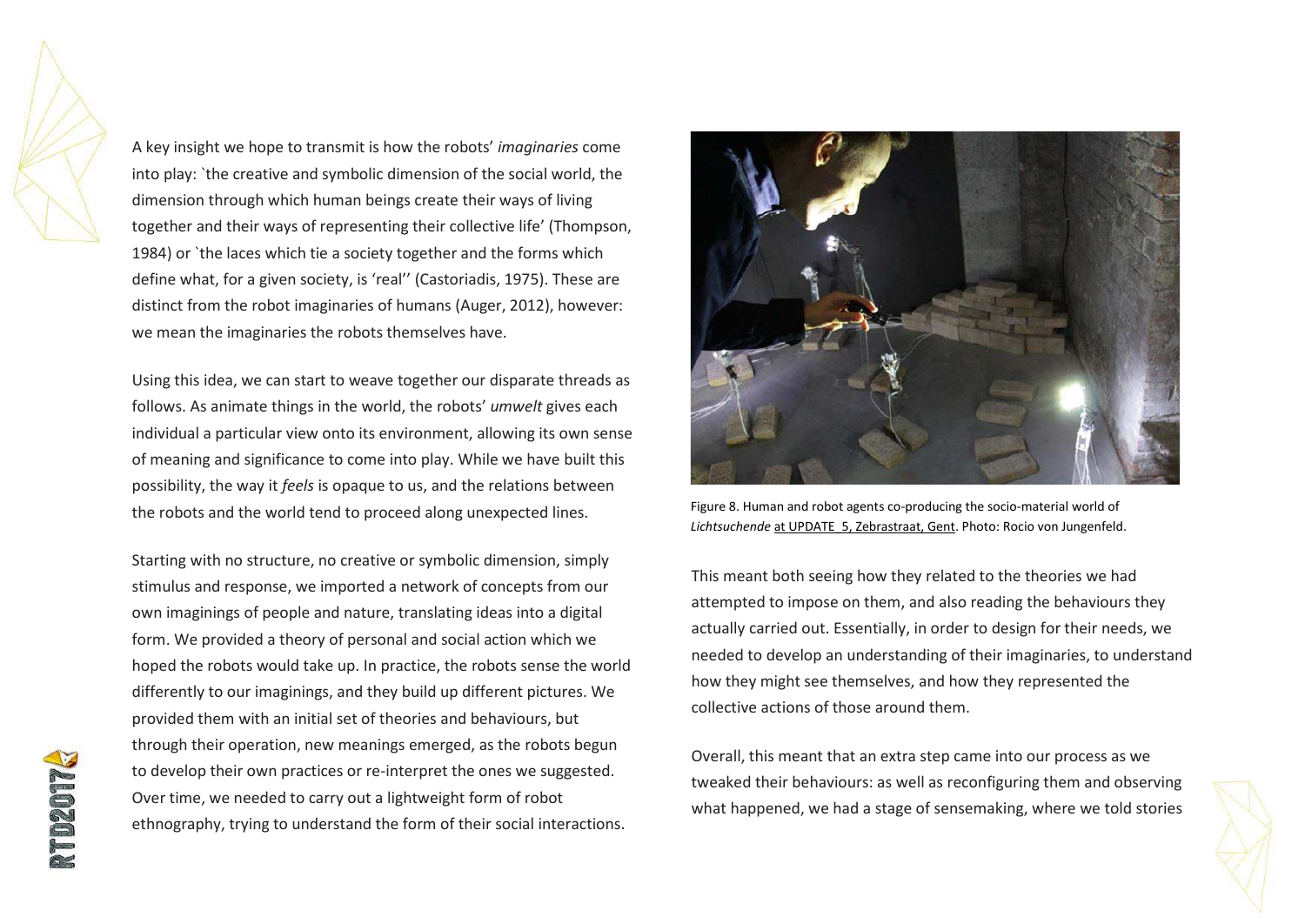about what they were doing, or tried to understand what was behind certain behaviours either at a physical or behavioural level. In this way, we built up an understanding of their imaginaries, and it was this which allowed us to design empathically, for them, at the same time as designing the things themselves (Figure 7).

#### **Snakes and Tails**

To a certain extent, the account we provide here is idealised, and not actually achievable. We cannot simply drop our humanness, or escape a tendency to anthropomorphise while designing. We constantly filter our experiences with the robots through our own lenses, as animals, people and so on. The best we can hope for is to find a sense of co-evolution with the things we design. Just as Pollan (2001) highlights the ways in which plants use humans and other animals, we notice how the robots have modified us and our behaviour. Visitors to the installation have to adapt their movements and ways of being in the space in order to engage in communication (Figure 8) – they are enlisted to help maintain the "ongoing, contingent coproduction of a mutually intelligible sociomaterial world" (Schegloff, 1982 summarised in Suchman, 2011). Similarly, when engaged in development, we had to go some way out of our ordinary modes of thought, and undertake imaginative development alongside the physical and computational development we inflicted on our charges. While there is some circularity in our arguments, and despite not escaping from notions of biological plausibility or anthropomorphisation, we hope this is a step towards addressing the fear that "the discourses and imaginaries that inspire

[robots] will retrench received conceptions both of humanness and of desirable robot potentialities, rather than challenge and hold open the space of possibilities" (Suchman, 2011).

## **Conclusion**

Over the course of this paper, we have attempted to untangle some of the shifts in relationships between people and things, especially digital things with their unavoidable animacy and tendencies towards social behaviour. As such, our research has been directed towards our attitudes and responses as much as towards understanding the worlds of the things that we were developing. As technology leads us into ever more ramified ecosystems of connected devices, it is vital that we develop a new and more sophisticated sensibility about the ways in which they work. This open-ended project has allowed us to develop our empathy for devices: feeling into their *umwelt*, supporting their becoming and finally moving towards understanding their emergent imaginaries.

## **Acknowledgements**

This work is supported by the University of Edinburgh's Innovation Initiative Grant, New Media Scotland, and SOCIAM: The Theory and Practice of Social Machines (EPSRC grant number EP/J017728/2).